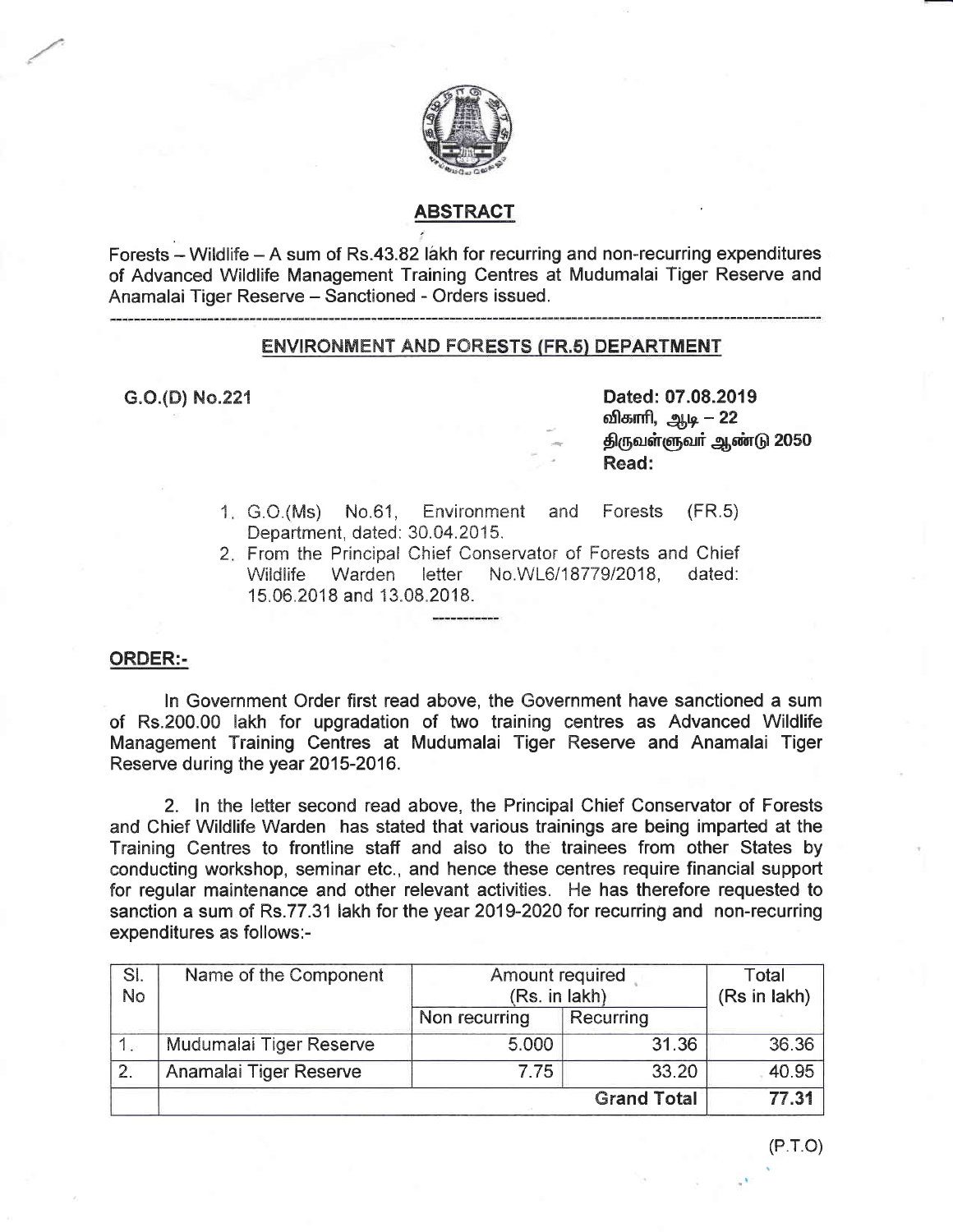3. The Government, after careful examination, accept the proposal of the Principal Chief Conservator of Forests and Chief Wildlife Warden sanction a sum of Rs.43.82 Lakh (Rupees Forty three lakh and eighty two thousand only) for recurring and non-recurring expenditures of Advanced Wildlife Management Training Centres at Mudumalai Tiger Reserve and Anamalai Tiger Reserve as follows:-

|                  |                                                                                                                                                                                                                                                                                                                            | (Rs. in Lakh)                                                                                                                                    |                                                 |
|------------------|----------------------------------------------------------------------------------------------------------------------------------------------------------------------------------------------------------------------------------------------------------------------------------------------------------------------------|--------------------------------------------------------------------------------------------------------------------------------------------------|-------------------------------------------------|
| SI.<br>No        | Component                                                                                                                                                                                                                                                                                                                  | <b>Amount</b><br>Proposed by<br><b>Principal Chief</b><br><b>Conservator of</b><br>Forests &<br><b>Chief Wildlife</b><br>Warden<br>(Rs. in lakh) | <b>Sanctioned</b><br>Amount<br>(Rs. in<br>lakh) |
|                  | <b>Mudumalai Tiger Reserve</b>                                                                                                                                                                                                                                                                                             |                                                                                                                                                  |                                                 |
|                  | <b>Non Recurring</b>                                                                                                                                                                                                                                                                                                       |                                                                                                                                                  |                                                 |
| 1.               | Improvement and maintenance of Training<br>Centre                                                                                                                                                                                                                                                                          | 3.00                                                                                                                                             | 3.00                                            |
| <b>Recurring</b> |                                                                                                                                                                                                                                                                                                                            |                                                                                                                                                  |                                                 |
| 1.               | Engaging Biologist for 12 months                                                                                                                                                                                                                                                                                           | 3.00                                                                                                                                             | 2.16                                            |
| 2.               | <b>Engaging Botanist for 12 months</b>                                                                                                                                                                                                                                                                                     | 3.00                                                                                                                                             | 2.16                                            |
| 3.               | Engaging Computer operator for 12 months                                                                                                                                                                                                                                                                                   | 2.16                                                                                                                                             | 1.92                                            |
| 4.               | Engaging Livestock Inspector for 12 months                                                                                                                                                                                                                                                                                 | 2.16                                                                                                                                             | 2.16                                            |
| 5.               | <b>Engaging mazdoor</b>                                                                                                                                                                                                                                                                                                    | 2.88                                                                                                                                             | 2.10                                            |
| 6.               | Payment of Honorarium                                                                                                                                                                                                                                                                                                      | 4.00                                                                                                                                             | 4.00                                            |
| 7.               | Purchase of Stationary, Office Equipment's,<br>Hospitality charges, Documentation and<br>contingencies for unforeseen expenditure                                                                                                                                                                                          | 8.76                                                                                                                                             | 4.00                                            |
|                  | <b>Total</b>                                                                                                                                                                                                                                                                                                               | 36.36                                                                                                                                            | 21.50                                           |
|                  | <b>Anamalai Tiger Reserve</b>                                                                                                                                                                                                                                                                                              |                                                                                                                                                  |                                                 |
|                  | Non-Recurring                                                                                                                                                                                                                                                                                                              |                                                                                                                                                  |                                                 |
| 1 <sub>1</sub>   | Providing infrastructure facilities to three<br>blocks at Attakatty                                                                                                                                                                                                                                                        | 0.75                                                                                                                                             | 0.75                                            |
| 2.               | Improvement of Hostel Building                                                                                                                                                                                                                                                                                             | 1.00                                                                                                                                             | 1.00                                            |
|                  | Recurring                                                                                                                                                                                                                                                                                                                  |                                                                                                                                                  |                                                 |
| 1.               | <b>Conducting Training on detection of Wildlife</b><br>offences and Investigation Procedure,<br>Intelligence gathering, Wildlife Rescue<br>Operation, Driving back Wildlife, Mitigation<br>measures to Human Animal conflict to<br>Frontline staff. Awareness training to the<br>Stake Holders, Press people and Public -6 | 3.00                                                                                                                                             | 3.00                                            |
|                  | Trainings                                                                                                                                                                                                                                                                                                                  |                                                                                                                                                  |                                                 |
| 2.               | Engaging cook and caretaker from<br>outsourcing for the Dormitory and Training<br>Centre                                                                                                                                                                                                                                   | 4.20                                                                                                                                             | 4.20                                            |
| 3.               | <b>Engaging Training Co-ordinator from</b><br>outsourcing for 12 months                                                                                                                                                                                                                                                    | 2.94                                                                                                                                             | 1.44                                            |
| 4.               | Engaging Biologist for 12 months                                                                                                                                                                                                                                                                                           | 294                                                                                                                                              | 2 1 R                                           |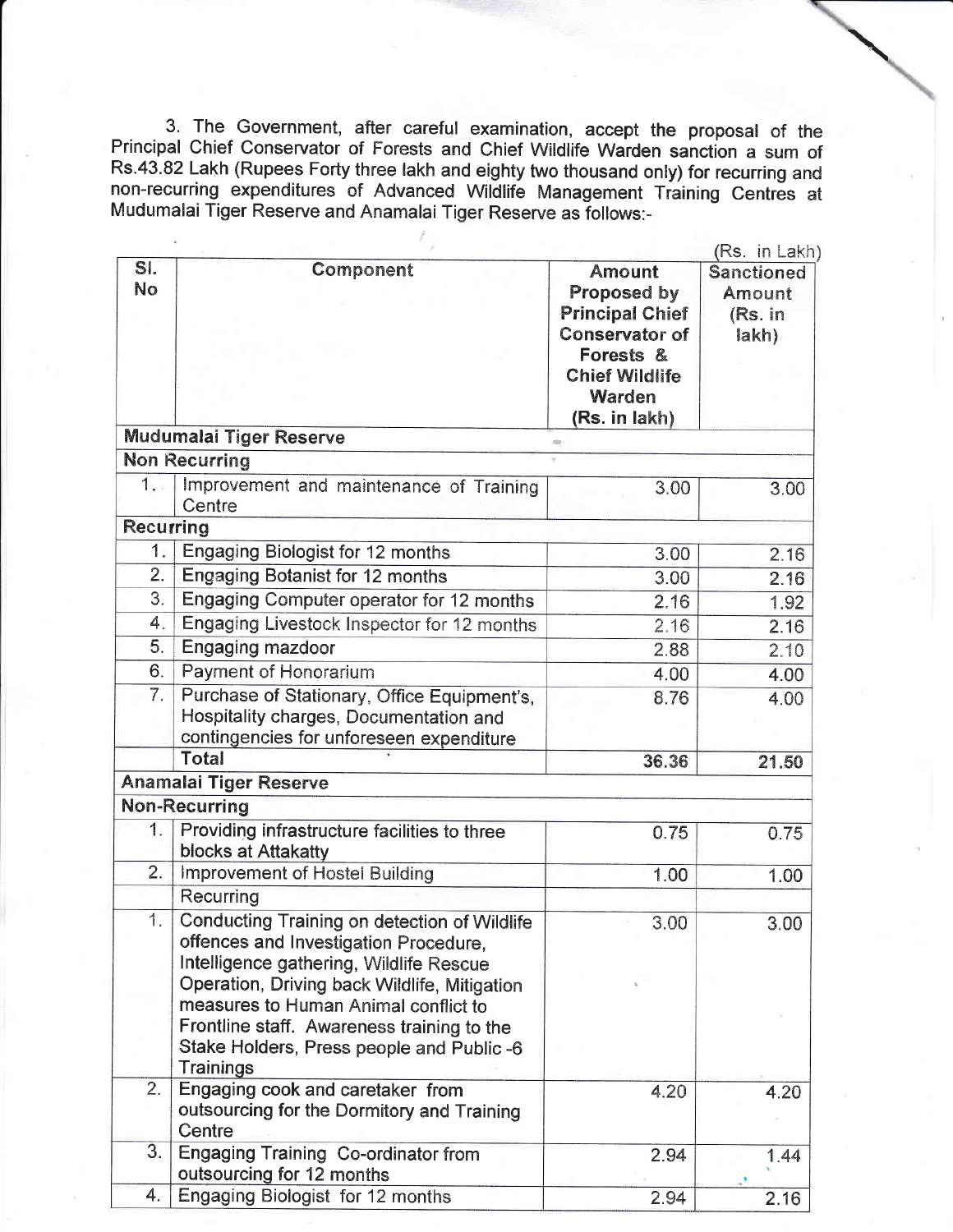| 5.1 | Engaging computer<br>from<br>operator<br>outsourcing for 12 months | 1.92  | 1.92  |
|-----|--------------------------------------------------------------------|-------|-------|
| 6.  | <b>Engaging Mazdoor for 12 months</b>                              | 4.20  | 2.10  |
| 7.  | Payment of Honorarium for faculty                                  | 4.00  | 2.00  |
| 8.  | Purchase of stationery and maintenance of<br>computer accessories  | 2.00  | 1.00  |
| 9.  | Maintenance of office equipments and<br>training equipments        | 2.00  | 1.00  |
|     | 10 Hospitality charges                                             | 3.00  | 1.00  |
|     | Documentation                                                      | 1.00  | 0.50  |
|     | 12 Contingencies for unforeseen expenditure                        | 2.00  | 0.25  |
|     | Total                                                              | 40.95 | 22.32 |

4. The expenditure sanctioned in para-3 above shall be debited to the following<br>head of account:-

| 4406 - Capital Outlay on Forestry and Wildlife - 02 - Environmental              |  |
|----------------------------------------------------------------------------------|--|
| Forestry and Wildlife - 110 - Wildlife Preservation - State's                    |  |
| Expenditure - JW - Establishment cost for Advanced Wildlife                      |  |
| Management Training Centres - 416 - Major Works - 01 Major Works   Rs.4,75,000/- |  |
| $($ Old DPC: 4406-02-110-JW-1601)                                                |  |
| (IFRMS DPC: 4406-02-110-JW-41601)                                                |  |

| 2406 – Forestry and Wildlife – 02 – Environmental Forestry and Wildlife – 110 –                       |  |  |  |  |
|-------------------------------------------------------------------------------------------------------|--|--|--|--|
| Wildlife Preservation - State's Expenditure - JJ - Establishment cost for Advanced<br><b>Wildlife</b> |  |  |  |  |
|                                                                                                       |  |  |  |  |
| Rs.6,00,000/-                                                                                         |  |  |  |  |
|                                                                                                       |  |  |  |  |
|                                                                                                       |  |  |  |  |
| Rs. 8,40,000/                                                                                         |  |  |  |  |
|                                                                                                       |  |  |  |  |
|                                                                                                       |  |  |  |  |
| Rs.4,75,000/                                                                                          |  |  |  |  |
|                                                                                                       |  |  |  |  |
|                                                                                                       |  |  |  |  |
| 313 - Hospitality / Entertainment Expenditure - 01 - Hospitality /<br>Rs. 1,00,000/                   |  |  |  |  |
|                                                                                                       |  |  |  |  |
|                                                                                                       |  |  |  |  |
|                                                                                                       |  |  |  |  |
| Rs. 1,00,000/                                                                                         |  |  |  |  |
|                                                                                                       |  |  |  |  |
|                                                                                                       |  |  |  |  |
| Rs.13,92,000/                                                                                         |  |  |  |  |
|                                                                                                       |  |  |  |  |
|                                                                                                       |  |  |  |  |
|                                                                                                       |  |  |  |  |
| Rs. 3,00,000/                                                                                         |  |  |  |  |
|                                                                                                       |  |  |  |  |
|                                                                                                       |  |  |  |  |
|                                                                                                       |  |  |  |  |